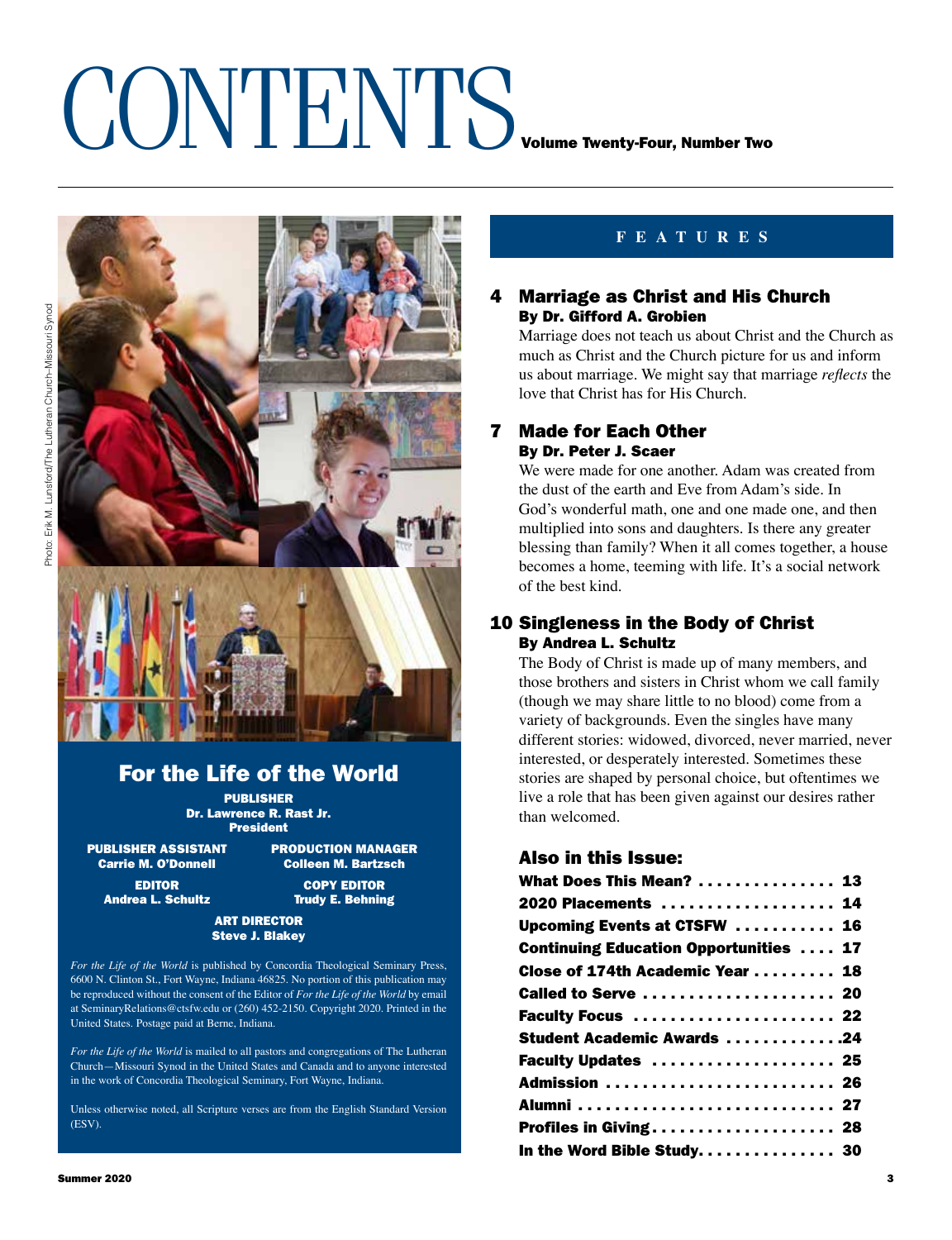# Singleness in the



**Above:** *Andrea working on updating CTSFW's event listings and online calendar.*

In the middle of every magazine issue themed around the topic of family is the obligatory "single" article. For good reason: the Body of Christ is made up of many members, n the middle of every magazine issue themed around the topic of family is the obligatory "single" article. For good and those brothers and sisters in Christ whom we call family (though we may share little to no blood) come from a variety of backgrounds. Even the singles have many different stories: widowed, divorced, never married, never interested, or desperately interested. Sometimes these stories are shaped by personal choice, but oftentimes we live a role that has been given against our desires rather than welcomed.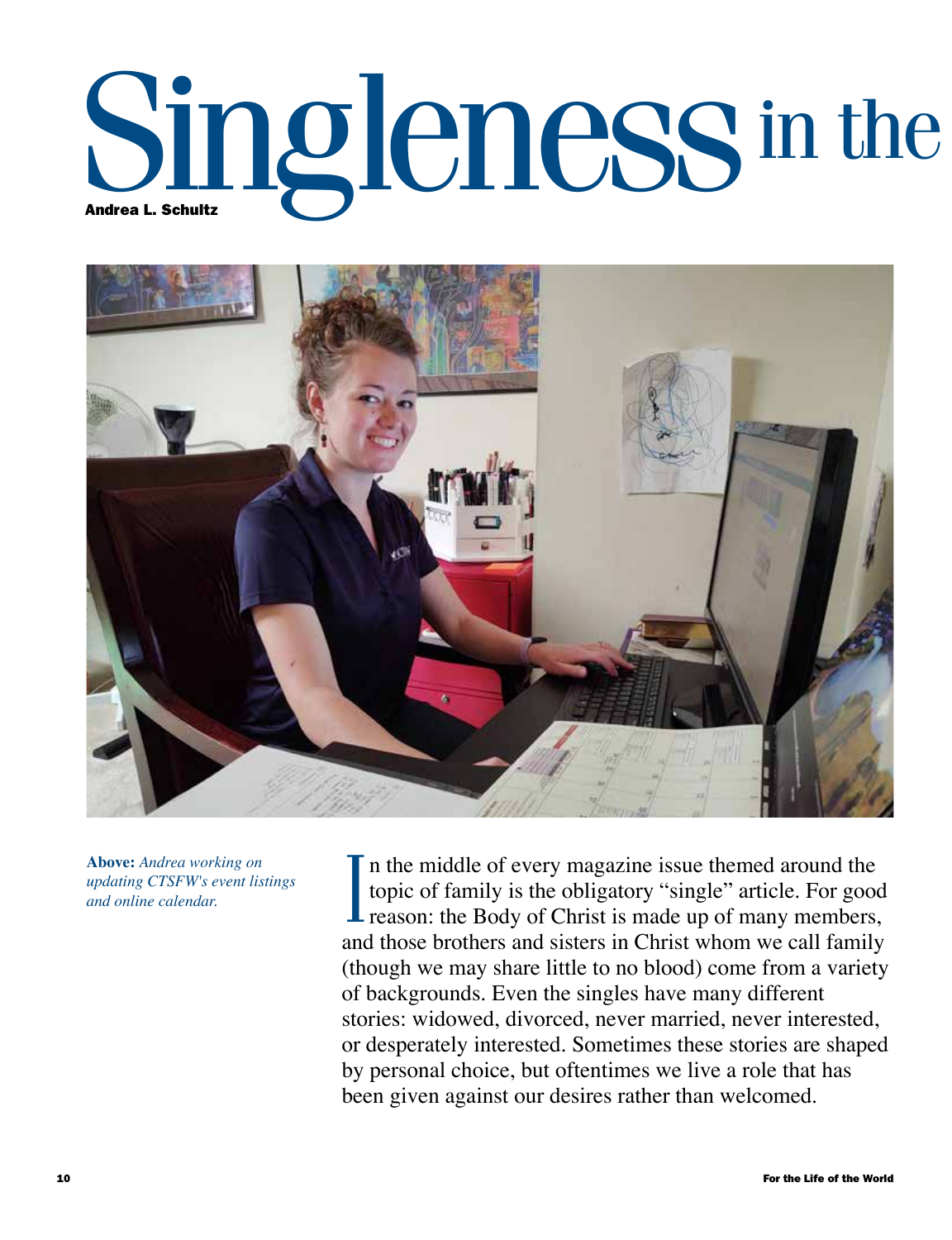## Body of Christ

To comfort those who mourn the fact that they have no spouse, we often speak of the gift of singleness. The words are well meant, driven by a compassionate desire to console and reassure, and every single time I have to suppress the passive-aggressive urge to ask if it comes with a gift receipt for easy return. Loneliness is a hard companion. It also isn't the only one. Not all mourn their unmarried state; celibacy has been given to them and they are content.

We see scriptural validation for both feelings reflected in the Bible. In 1 Corinthians 7:8, Paul exhorts, "to the unmarried and the widows I say that it is good for them to remain single, as I am." Paul clearly liked being single ("I wish that all were as I myself am. But each has his own gift from God," verse 7) but others didn't. Naomi bitterly mourned the loss of her husband and sons. Jephthah's daughter, condemned to death for her father's tragic vow, took to the mountains in preparation and specifically "wept for her virginity" (Judges 11:38).

However, emotion isn't a faithful judge of reality, especially for sinners. Too often we mourn what we should celebrate and rejoice when we should weep. But we do have this reassurance: though the heart knows its own bitterness, God knows every heart. No one on earth may be able to understand your deepest feelings of either abandonment or contentment—or that strange pendulum swing between both—but your heavenly Father, who loves His dear children, sees even deeper into your heart than you can. And He does not speak platitudes; He speaks in the language of reality.

Though the Bible does talk at length about marriage—from who we are

as the Bride of Christ to the practical laws established in the Old Testament that dealt with marriage, how to care for widows, and expectations for the unmarried—not one of its 66 books uses the word "singleness." In the ESV, the word "single" appears in the context of marriage only twice: in Exodus 21:3, in terms of a law concerning slaves, and then in 1 Corinthians 7 as quoted above. "Single" more often appears as a description: single hours and days of judgment, or single members of the Body of Christ. Jesus, the Bridegroom of the Church, speaks on the subject only once, after His disciples declare that it is better not to marry. "But he said to them, 'Not everyone can receive this saying, but only those to whom it is given … Let the one who is able to receive this receive it'" (Matt. 19:11-12).

Singleness is not an identity. It is a description of a state of being, and perhaps a temporary one. But is it a gift?

Certainly there are gifts that come with singleness. Time. Money. Choices. You have more choices about where and how you spend both. There are also fewer distractions as well as opportunities to sin against our closest neighbors, as the Apostle Paul lays out in 1 Corinthians 7:28, 32-35:

Yet those who marry will have worldly troubles, and I would spare you that … I want you to be free from anxieties. The unmarried man is anxious about the things of the Lord, how to please the Lord. But the married man is anxious about worldly things, how to please his wife, and his interests are divided. And the unmarried or betrothed woman is anxious about

**Below:** *Andrea lending a hand with a diaper drive for Shepherd's Hand, a community outreach organization in Fort Wayne.* 



So is singleness itself a gift? Yes…but not necessarily to you. The gift of singleness is not a gift to the single but a gift given to the Church through the single person. *You* are the gift. Your singleness may be either a cross to bear or a state to celebrate, but whether in sorrow or joy you cannot help but be given more fully to the Church. Singles are a gift from the Lord.